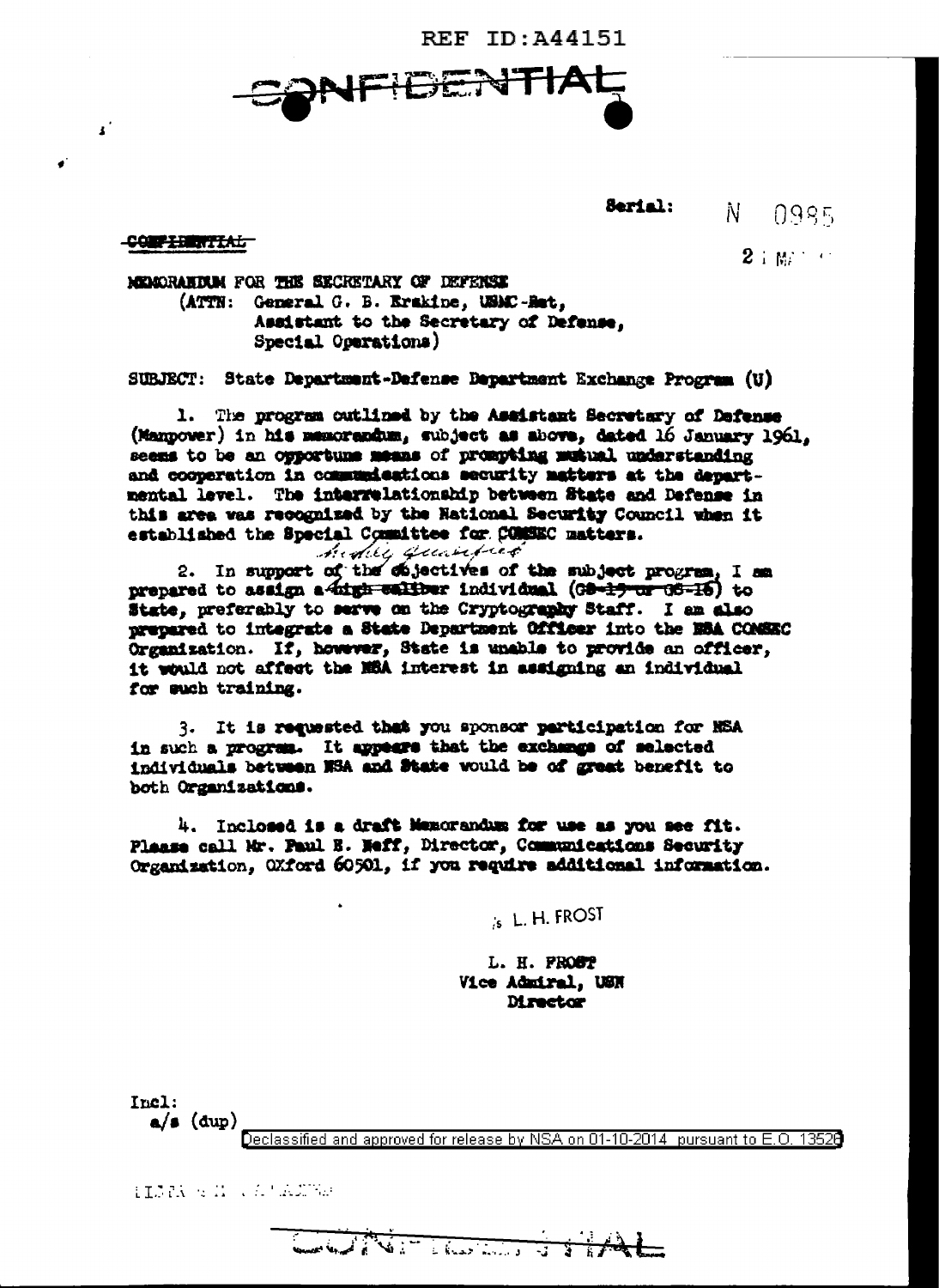N 0985 Serial:

 $DIR \leftarrow$ cc: AG. **Reading File CBEC** CSEC-011  $CSEC - O4 (2)$ 

M/R: NSA and State have experienced some difficulty in developing a common understanding of COMSEC matters. The referenced ASD (Manpower) Memo is received as affording an excellent means of improving NSA-State relationships. The exchange of NSA and State Department personnel has been discussed briefly with the Director. NSA by the Director, CSEC.

Miss K.M.Ross/CSEC-04/2192/mk/8 Mar 61

**REF ID: A44151** <u>a shekara ta 1989 a shekara ta 1989 a shekara ta 1989 a shekara ta 1989 a shekara ta 1989 a shekara ta 1989 a</u>

Added M/R: Mr. Neff, Dir/CSEC, requested that CSEC-O4 use the office title Asst Sec Def (Manpower) in Para 1. No official verification of DOD change from Asst Sec Def (Manpower Personnel & Reserve) was obtained but title change may be due to reorganization of Dept of Defense.

2

M. Patterson/AG-103/3624/dbt/13 Mar 61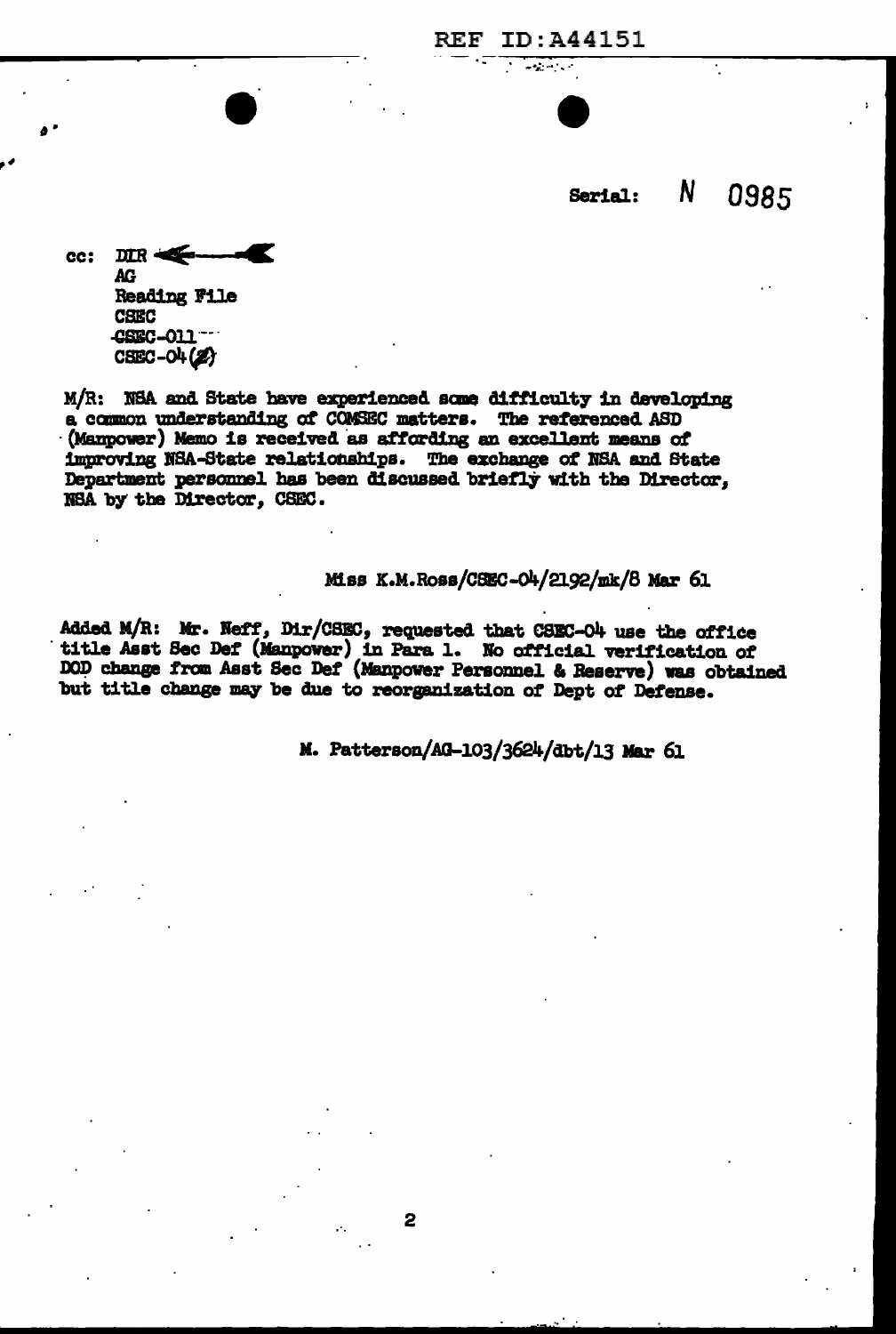**REF ID: A44151** 



<del>CONFIDENTIAL</del>

7 March 1961

MEMORANDUM FOR ASSISTANT SECRETARY OF IEFERSE (Massocrer) SUBJECT: State Department-Dafense Department Exchange Program (U)

1. I have noted your Manorandum, on the subject program. dated 16 January 1961. It seems that through such cross-training considerable benefit could accrue to communications security interests in the areas of mutual concern where foreign and military policy overlap. To that end, I am interested in sponsoring an exchange of personnel between the Department of State and the National Security Agency. The Department of State participates in the formulation of COMMEC policies and plans governing other Fedaral departments and agencies, and in guiding the actions of the Director. NSA in international COMSEC matters. In addition. the security of the communications of the Department of State is a matter of interest to the SECREF as the Executive Agent for the ROVETIMENt for COMBEC.

2. NSA has agreed to assign a G8-15 or G8-16 to the Office of Secretary of Defense for duty under this program at State. preferably on the Cryptography Staff. You may be assured that the person selected will be of the highest caliber, with a comprehensive understanding of communications security and related matters.

3. NEA is also prepared to integrate into its COMEEC organization an individual from the Department of State for the two-year program. Such an offer, however, need not be limited to members

Inel